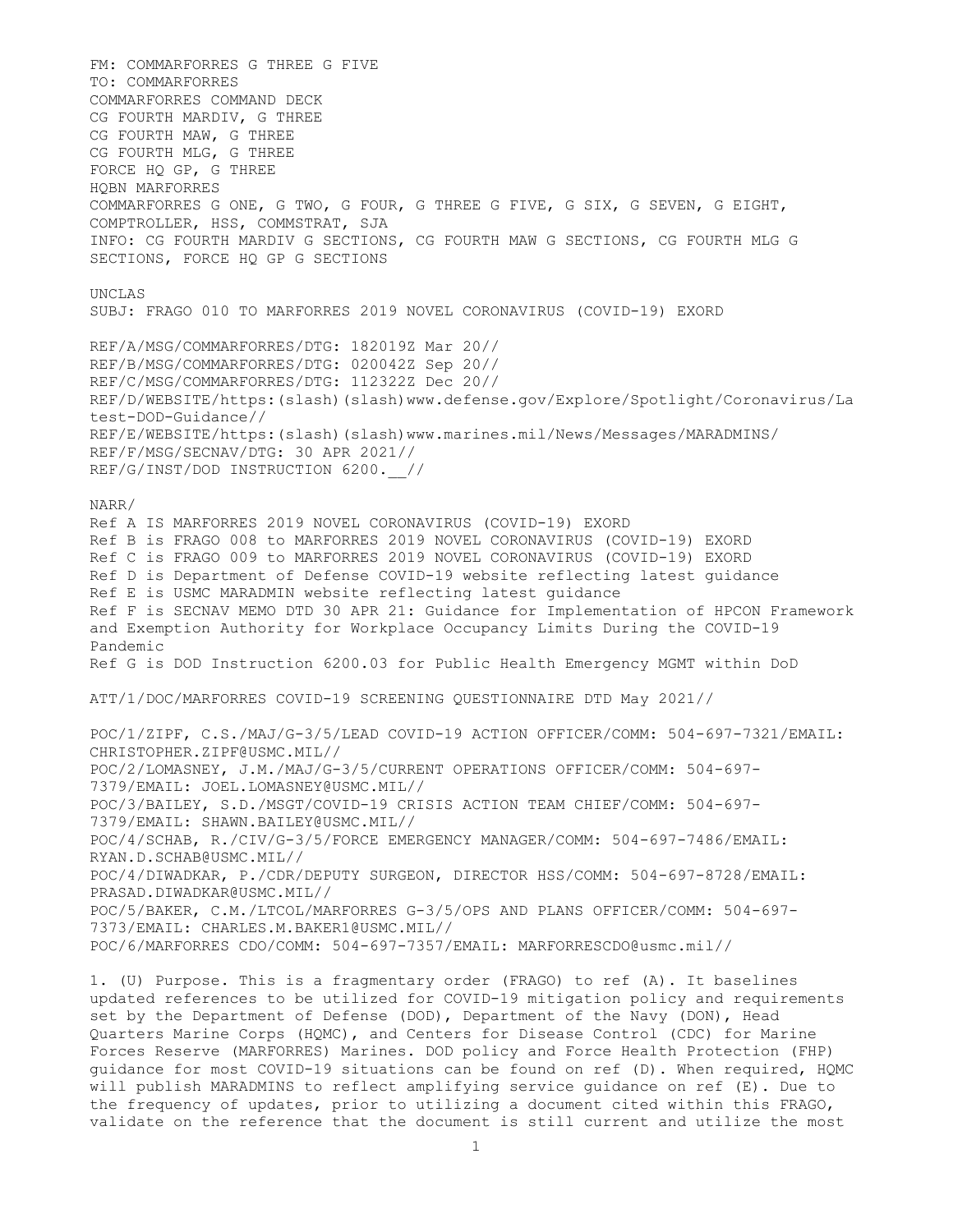recent version published on the reference. COVID-19 guidance provided by Bureau of Medicine and Surgery (BUMED) only to be utilized as directed by HQMC. Definitions are IAW the references, which generally align to CDC guidance. Unless updated by this order, guidance and directives in ref (B) and (C) remain in effect. Inspector Instructors, commanders, site commanders, and staffs must continue to evaluate DoD, CDC, DON, Service, State, and local guidance, monitor local COVID-19 transmission and infection trends, and, with the support of their Major Subordinate Commands (MSC), make appropriate decisions to best balance the health and safety of our Marines, families, and community with unit training objectives.

1.A. (U) Situation. Policy and guidance from higher and the CDC has been updated with the improved scientific understanding and best practices regarding COVID-19, to include the inclusion and implementation of Federal Drug Administration (FDA) Emergency Use Authorization (EUA) COVID-19 vaccines. MARFORRES is adapting its policy to reflect current guidance, maintain flexibility, and return to operations and readiness within the boundaries provided. While the Force is at a lower risk of significant adverse impact of infection, the community we return to between duty periods is not. Vaccinations within the community and among our Marines will continue to reduce our risk and improve mission effectiveness. Global Force Management (GFM) remains the priority, paralleled with a robust Annual Training (AT) season, to include ITX 4-21, MTX 4-21, and numerous Innovative Readiness Training (IRT) exercises.

2. (U) Mission. On order, MARFORRES implements an enhanced FHP/mission assurance posture IOT mitigate the risk of COVID-19 exposure/outbreak, which could limit the impact of an effective return-to-operations and rebuilding of readiness within the COVID-19 environment.

3. (U) Execution.

3.A. (U) Commander's Intent. Within the confines of current and future policies, MARFORRES will safely resume in-person training, rebuild readiness, and ensure MARFORRES remains deployment ready as a Force Provider. Continue to prioritize training with a direct impact on our readiness, excellence in the basics, and unit cohesion.

3.B. (U) Concept Of Operations. MARFORRES mitigates risk-to-mission and risk-toforce while operating in an ongoing COVID-19 pandemic and adheres to federal, agency, department, service, and local/county/state COVID-19 mitigation, unless excepted. MARFORRES and MSC staffs anticipate impacts to operational requirements and take appropriate measures to balance readiness with risk-to-force, maintain effective situational awareness, continue to prepare GFM formations for deployment, and plan and prepare for training opportunities in FY22. MARFORRES implements all FHP guidance and accountability actions required to minimize exposure to and transmission of COVID-19.

3.C. (U) Tasks.

3.C.1. Tasks from ref (B) and (C) remain in effect. Additional or updated tasks are identified herein.

3.C.2. (U) MARFORRES G-3/5. Provide standardized vaccination reporting format to MSCs for inclusion in "Activation Complete" message.

3.C.3. (U) Lead MSC/Formation Commanders/OIC. Include unit COVID-19 vaccination status in "Activation Complete" message sent to MARFORRES G-3/5 before Transfer of Authority (TOA).

3.D. (U) Coordinating Instructions.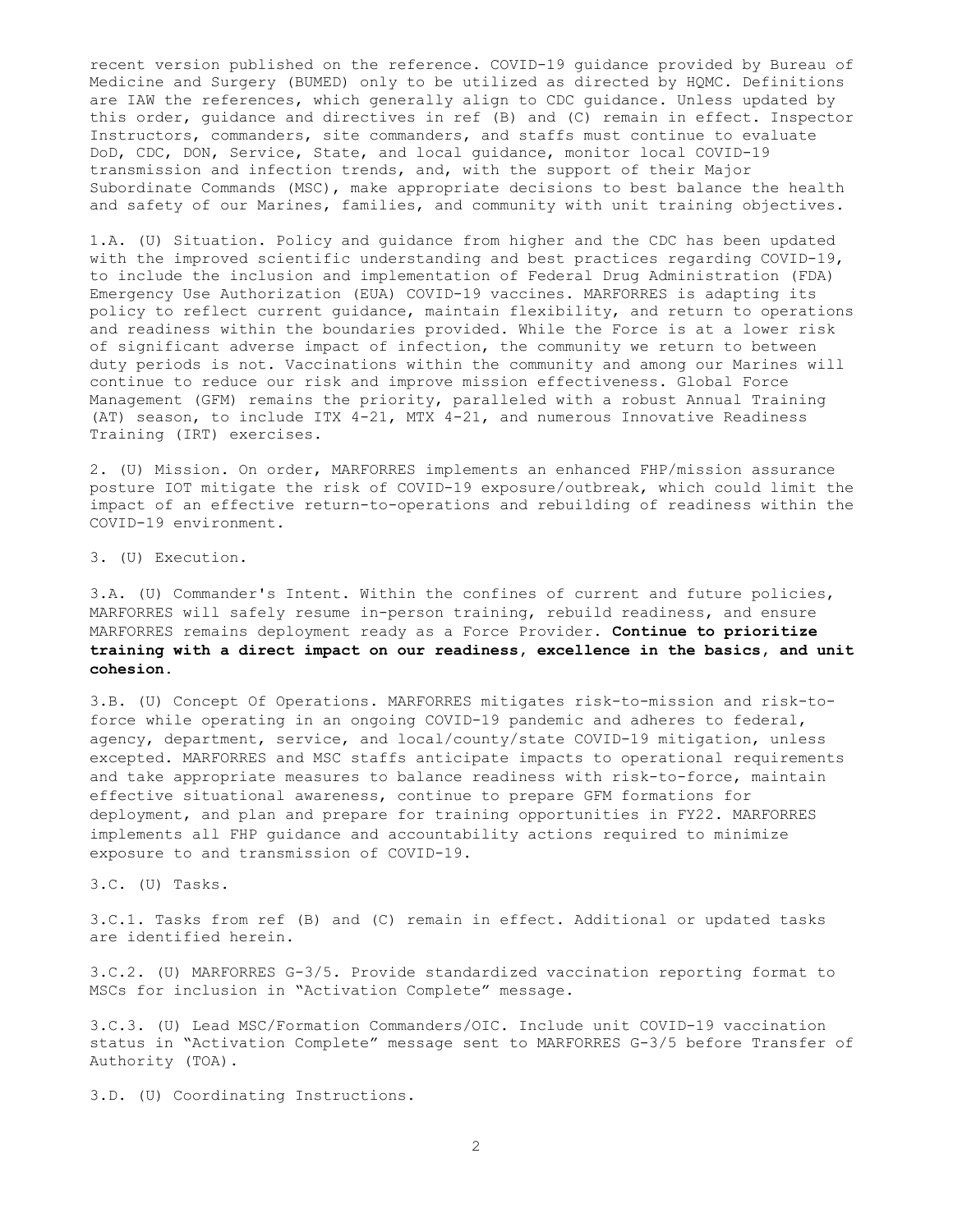3.D.1. (U) MARFORRES units should attempt to execute normal operational tempo IAW DOD and service guidance and the Coordinating Instructions of this order.

3.D.2. (U) Pre-Duty Health Screening and Procedures.

3.D.2.A. (U) Commanders shall ensure personnel understand to continuously monitor for symptoms of COVID-19 and what to do if symptoms appear.

3.D.2.B. (U) IAW FHP 20 located on ref (D), personnel will conduct a pre-travel risk assessment/COVID-19 screening IAW att (1). This shall be completed prior to official travel, as well as before reporting for duty, drill, or Annual Training (AT). For the purposes of drill and AT, reserve component (RC) Marines and Sailors will complete the screening prior to departing the Primary Residence Address (PRA) for a scheduled drill/AT, and again upon arrival at the HTC, before participating in the scheduled drill period/AT. Daily screening and assessment for COVID-19 shall be accomplished throughout the duty period. Following the initial screening, during AT or multiple back-to-back drill periods without significant travel between periods, verbal screening is authorized. Personnel are required to selfmonitor and advise their chain of command and appropriate Medical Department Representative (MDR) if they know of any changes to health status, or onset of COVID-19 like symptoms.

3.D.2.B.1. (U) Those who show COVID-19 like symptoms, feel sick, or, if unvaccinated, were close contact will not be permitted to attend drill and will be directed to be tested for COVID-19. Marines falling in this category will have their drill cancelled in Drill Manager (DM) and rescheduled for a later date.

3.D.2.B.2. (U) Those currently infected with, or who have had COVID-19, must meet return to work guidance per FHP 15 revision 1 located on ref (D) IOT participate in any scheduled period of drill or Active Duty (AT, ADOS, etc) to include mobilization is support of a GFM requirement.

3.D.2.B.3. (U) Marines who knowingly come to drill or AT while infected with COVID-19 can be subject to administrative and legal action IAW the UCMJ.

3.D.3. (U) COVID-19 Reporting.

3.D.3.A. (U) Since full immunization occurs 14 days post completion of an FDA EUA COVID-19 vaccination, personnel who become a COVID-19 "close contact" within that 14 day period before full immunization, will be handled and reported as a "close contact".

3.D.3.B. (U) IAW HQMC Frago 4, units are no longer required to contact HQMC via email regarding new COVID-19 cases. Aligned with this guidance, units are no longer required to inform the MARFORRES COC directly regarding new COVID-19 cases unless the case meets one of the exceptions below. Units shall continue to enter new COVID-19 cases in the M&RA portal, and shall update each case weekly until recovered. M&RA Portal link: https://www2.manpower.usmc.mil/tracker/mcsrhome.xhtml.

3.D.3.B.1 Units shall notify the MARFORRES CDO via email (MARFORRESCDO@usmc.mil) in the event a case has 6 or greater unvaccinated close contacts. This email shall include the EDIPI of the unvaccinated close contacts.

3.D.3.B.2 Units shall notify the MARFORRES CDO via email if a COVID-19 case results in hospitalization or death, or the condition worsens significantly.

3.D.3.B.3 Additional CIR: Units shall notify the MARFORRES CDO via existing CIR notification procedures if a service member or employee contracts COVID-19 after having received any dose of the approved COVID-19 vaccines.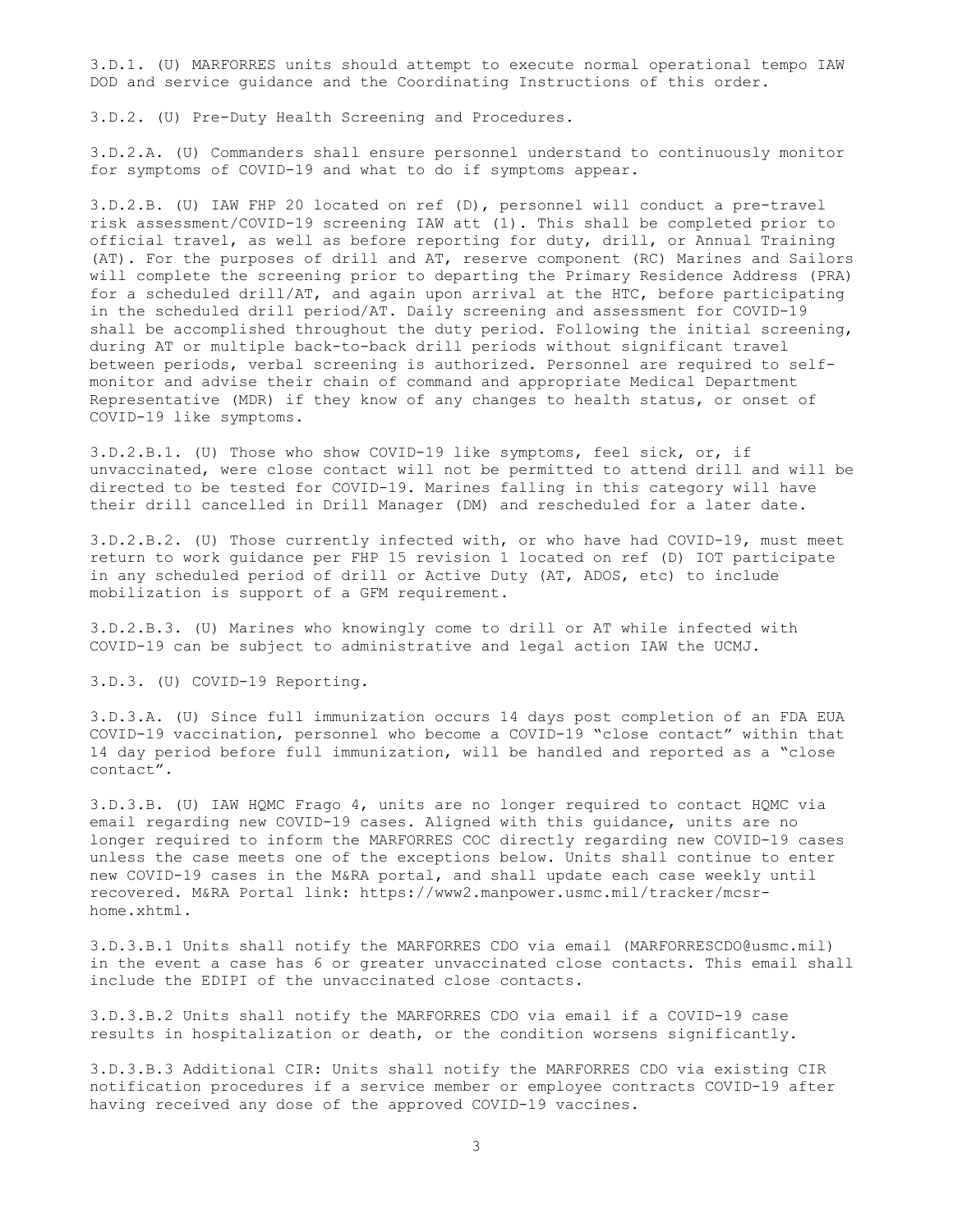3.D.3.C. (U) Commanders Critical Information Requirement (CCIR). COVID-19 infection post-vaccination. Report if a vaccinated individual, regardless of the number of doses, is subsequently diagnosed with COVID-19.

3.D.4. (U) Line of Duty (LOD) Determination. Updates to ref (B) and (C).

3.D.4.A. (U) COVID-19 positive. Add line, "Previously COVID-19 Positive: [DATE]", to the LOD determination.

3.D.4.B. (U) Close Contact. Close contact definition and return to work requirements has been updated and is IAW FHP 15 revision 1 located on ref (D) and defined in para 4.A.1.D. Close contact LOD determinations, and subsequent ROM, is only required for unvaccinated/not-fully immunized personnel and/or those beyond 90 days of having recovered from COVID-19 (90 days begins at time of COVID-19 positive test or onset of symptoms).

3.D.5. (U) Local vs. Non-local (off-site) Participation. Normal, local participation is expected. Marines and Sailors with extenuating circumstances or with high Risk family members (EFMP, elderly, or other comorbidity considerations) may seek exceptions for non-local participation for training through chain of command. Extenuating circumstances may include, but are not limited to, impacts to civilian careers as a result of drill participation. Marines and Sailors should work with chain of command to resolve these situations, provide exceptions, and allow off-site work where applicable. O-5 commanders may make non-local determinations on case-by-case basis.

3.D.6. (U) Additional ROM Requirements.

3.D.6.A. (U) IAW FHP 15 revision 1, 16 revision 1, 20 located on ref (D) and MARADMIN 182/21 located in ref (E), MARFORRES Marines in support of another department or agency will complete any required health and ROM measures, prior to the end of the period of support to that other department or agency.

3.D.6.A.1. (U) ROM locations for units and individuals will be coordinated with the losing and gaining organizations.

3.D.6.A.2. (U) RC Marines will perform any required ROM while still on orders, prior to the Marine's release from active duty or demobilization.

3.D.6.B. (U) GFM. The Gaining Force Command (GFC) is responsible for deploying MARFORRES Marines, and their guidance will vary depending on location/mission and current COVID-19 situation. Pre-deployment testing and ROM will be required and is IAW FHP 16 revision 1 and 20 located in ref (D), and MARADMIN 182/21 located on ref (E), the Electronic Foreign Clearance Guide (EFCG), supported agency, and GCC/GFC/COCOM. The intent is to deploy send personnel free of COVID-19, comply with foreign policy, and afford deploying personnel the greatest opportunity to commence operations immediately upon arrival. This applies to all military personnel and civilian employees scheduled for deployment outside the United States.

3.D.6.C. (U) Official and Unofficial Travel. Official travel is authorized to include, but not be limited to ROM requirements, pre/post travel testing, and exceptions to policy (ETP) waivers IAW FHP 20 located on ref (D), current Service policies, and GCC/GFC/COCOM policies. Unofficial travel associated with leave and liberty are IAW the references, and current destination travel restrictions.

3.D.6.D. (U) Return to work guidance. Service members, civilians, DOD contractors, and/or their family members who exhibit symptoms of COVID-19 should seek immediate medical assistance, notify their chain of command, and should not report to their appointed place of duty until instructed by chain of command.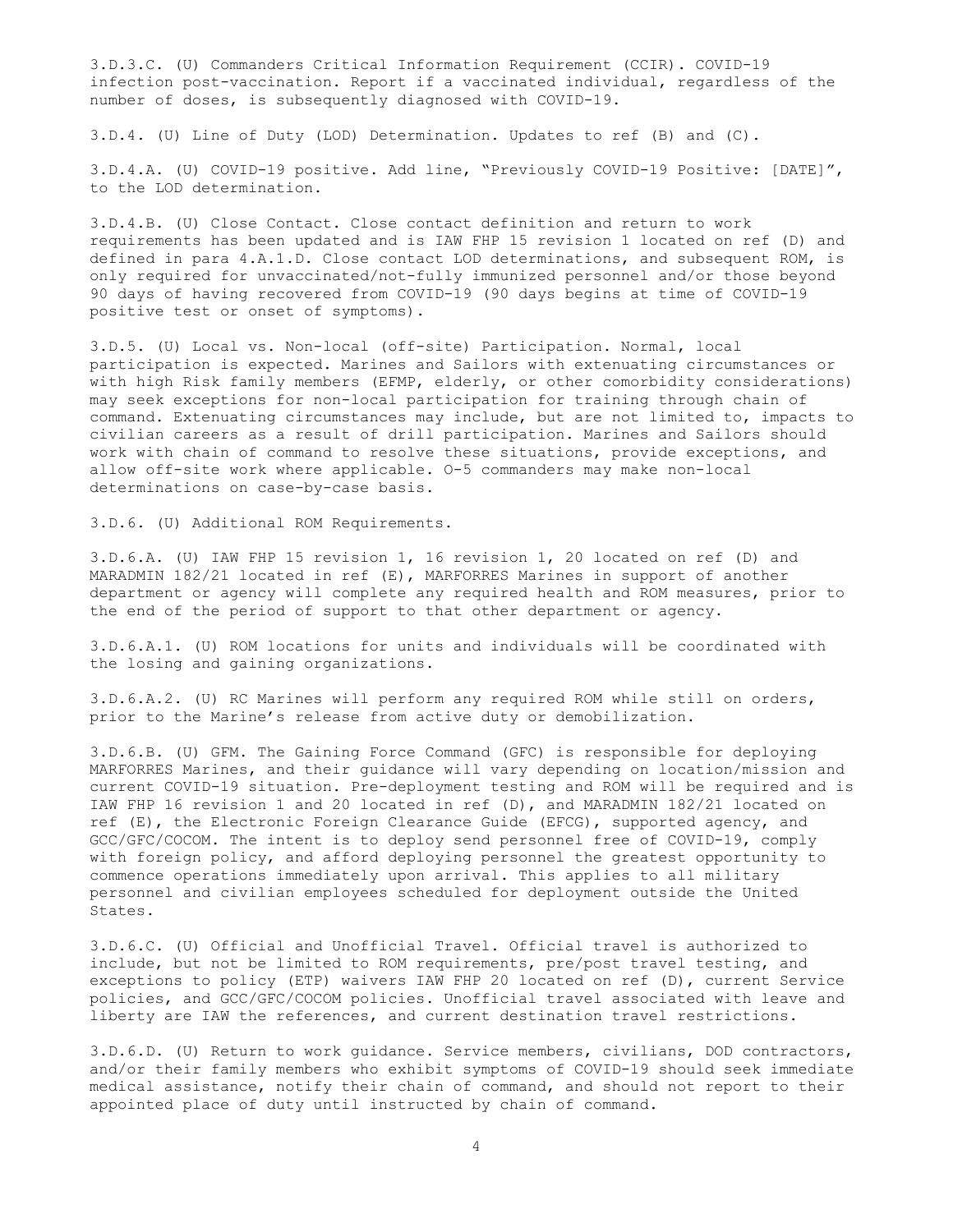3.D.6.D.1. (U) IAW FHP 15 revision 1 located on ref (D) and current CDC guidance, including symptomatic/asymptomatic recovery of COVID-19 positive cases, recovery strategies (symptom or test based), close-contact ROM requirements, close contact testing requirements, and ROM exemptions and reductions.

3.D.6.D.2. (U) COVID-19 Positive/Probable recovery strategy. IAW FHP 15 revision 1 located on ref (D), non-test-based recovery strategy for both symptomatic and asymptomatic cases is recommended. Symptomatic recovery duration is outlined and varies based on the severity of symptoms per the reference.

3.d.6.D.3. (U) Test-based strategy is not recommended to discontinue isolation. COVID-19 Positive persons may continue to test positive for up to 12 weeks and have shown to no longer be contagious after 10 days from symptom onset/first positive test for otherwise healthy immune systems. Immunocompromised persons may remain contagious for up to 20 days following symptom onset/first positive test.

3.d.6.D.4. (U) Testing protocol for close contacts is IAW FHP 15 revision 1 located on ref (D). All close contacts, unless fully vaccinated or recovered from COVID-19 positive and within 90 days of symptom onset/positive test, should be tested immediately for COVID-19 to eliminate possibility of additional asymptomatic COVID-19 exposure.

3.D.6.E. (U) Where applicable, reduction of ROM to 10 or 7 days (diagnostic testing available), in accordance with FHP 15 revision 1, FHP 16 revision 1, FHP 20 located on ref (D), and/or MARADMIN 182/21 located on ref (E), is authorized.

3.D.6.E.1. (U) Vaccinated and, in some cases, COVID-19 positive recovered personnel within 90 days of recovery are exempt from MARFORRES ROM restrictions. Proper documentation is required. GCC/GFC/COCOM policies vary and may be more restrictive. This applies to Marines executing PCS to a MARFORRRES Command, periods of drill, AT, activation, etc.

3.D.6.E.2. (U) In all cases, personnel shall monitor for symptoms for 14 days from travel or close-contact exposure.

3.D.7. (U) Risk Mitigation. In accordance with current policy, provide opportunities to social distance, wear masks, and implement proper hygiene measures. Commanders may implement more restrictive risk mitigation measures IOT provide a safe operating environment for Marines. Offsite work may be approved by exception, on a case-by-case basis, or as required for applicable HPCON status.

3.D.8. (U) Face Masks. Current requirements to wear face masks is IAW SECDEF Memo DTD 13 May 2021, updated FHP (when published) located on ref (D), updated MARADMIN (when published) located on ref (E), and local installation guidance. FHP 17 located on ref (D) and MARADMIN 075/21 located on ref (E) will be updated to reflect SECDEF guidance.

3.D.9. (U) HPCON Status.

3.D.9.A. (U) HPCON status for the COVID-19 Pandemic is IAW Guidance for Commanders' Risk-Based Responses and Implementation of the Health Protection Condition Framework located on ref (D), ref (F), and applicable MARADMIN (when published).

3.D.9.A.1. (U) IAW (F) persons fully immunized against the COVID-19 (with an approved vaccine under FDA EUA), will be subject to no higher than HPCON B, regardless of installation status. Upon release of applicable MARADMIN on ref (E), vaccinated personnel's HPCON status will be integrated depending on released guidance from HQMC.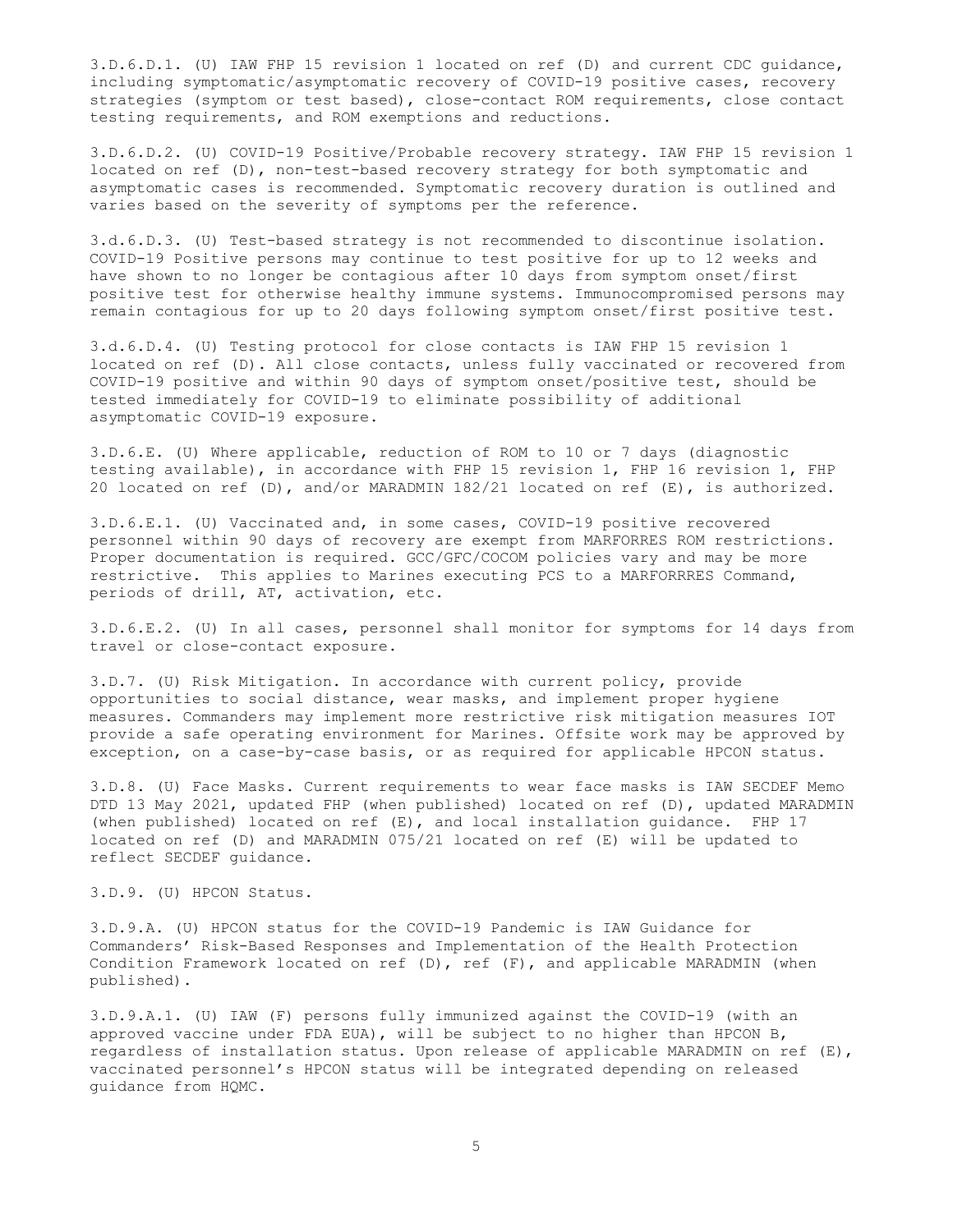3.D.9.B. (U) O-6 commanders may set HPCON status, per table 1 of SECDEF Memo Guidance for Commanders' Risk-Based Responses and Implementation of the Health Protection Condition Framework ref (D), via MARFORRES Protection Division Portal (Protection Report). Site Commanders of MARFORRES Owned locations will route approvals to the first O6 in their chain of command.

3.D.9.C. (U) Exemptions for workplace occupancy. Workplace occupancy limitations are set forth IAW refs (D), (E), and (F). IAW the references exemptions for workplace occupancy limits that are required for national security and the success of critical missions may be delegated in writing to officials at a level no lower than a general/flag officer in the grade of O-7, Senior Executive service member (SES) Civilian will be routed to COMMARFORRES.

3.D.9.D. (U) Tenant locations shall continue to align HPCON status with their respective host. IAW para 3.D.9.C., workplace occupancy exemptions will be provided to the public health office (where applicable) and the installation commander.

4. (U) Administration and Logistics.

4.A. (U) Administration.

4.A.1. (U) Definitions.

4.A.1.A. (U) Restriction of Movement (ROM). Limiting movement of an individual or group to prevent or diminish the transmission of a communicable disease, including limiting ingress and egress to, from, or on a military installation, isolation, quarantine, and conditional release.

4.A.1.B. (U) Isolation. The separation of an individual or group infected or reasonably believed as infected with a communicable disease from those who are healthy in such a place and manner to prevent the spread of the communicable disease. A person in isolation would likely be in a barracks room, hotel, or home. They should not be leaving isolation except for travel to receive medical care or a greater emergency exists. Food should be coordinated with those caring for them or arranged for delivery.

4.A.1.C. (U) Quarantine. The separation of an individual or group that has been exposed to a communicable disease, but is not yet ill, from others who have not been so exposed, in such manner and place to prevent the possible spread of the communicable disease. A person in quarantine may make essential stops, such as grocery or food pickup and socially distance outdoor exercise, and is monitoring for symptoms of COVID-19 while distancing themselves from others.

4.A.1.D. (U) Close Contact. IAW FHP 15 revision 1 located on ref (D) and current CDC guidance, a close contact is someone who has been within 6 feet of an infected person (laboratory-confirmed or a clinically compatible illness) for a cumulative total of 15 minutes or more over a 24-hour period (for example, three individual 5-minute exposures for a total of 15 minutes in one day). An infected person can spread COVID-19 starting from 2 days before they have any symptoms (or, for asymptomatic patients, 2 days before the positive specimen collection date), until they meet criteria for discontinuing home isolation.

4.A.1.E (U) Fully vaccinated/immunized. IAW FHP 15 revision 1 located on ref (D), someone who is greater than or equal to 2 weeks following the receipt of the second dose of a two-dose series, or greater than or equal to 2 weeks following receipt of one dose of a single vaccine.

4.A.2. (U) CY/FY Training Requirements. IAW guidance found on ref (E), CY/FY 21 training requirements are required by Marine Corps Order 1500.63, unless otherwise directed by service level guidance.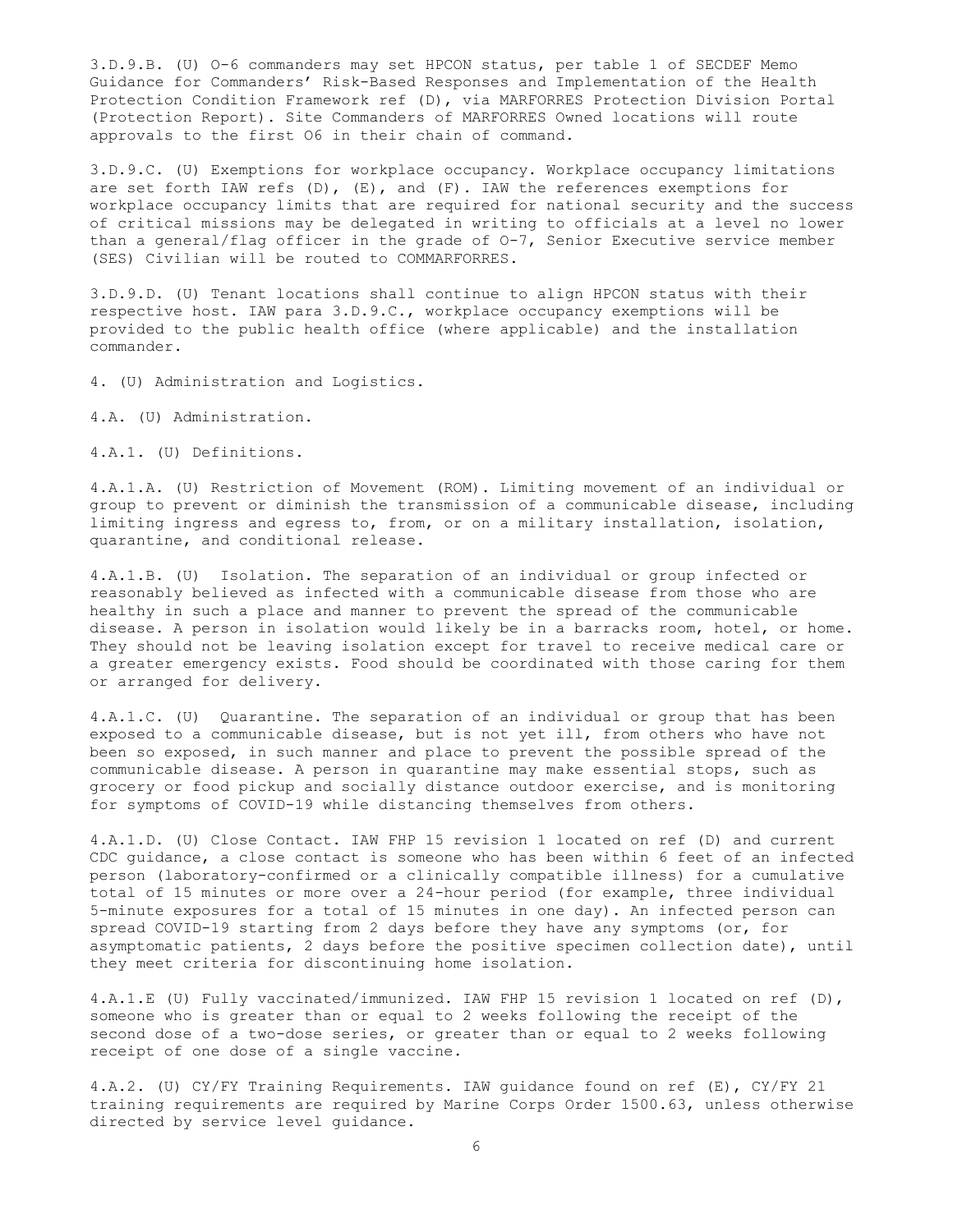4.A.3. (U) Religious Services.

4.A.3.A. (U) CNRFC Chaplain Hotline Number: (757) 322-5650; manned 24/7 and can be used by any authorized DOD personnel.

4.A.3.B. (U) Area Duty Chaplain Phone Number: (504) 202-3456; manned 24/7 by chaplains in the New Orleans (NOLA) area.

4.B. (U) Logistics.

4.B.1. (U) Inspections.

4.B.1.A. (U) On-site Field Supply and Maintenance Analysis Office (FSMAO) inspections have resumed for FY21.

4.B.1.B. (U) Remote FSMAO assistance visits have ceased.

4.B.1.C. (U) All MFR SMAT visits have resumed per the FY21 SMAT schedule.

4.B.1.D. (U) Virtual analysis for FY21 will be completed per the FY21 VSMAT schedule.

4.B.1.E. (U) On-Site Marine Corps Administrative Analysis Team (MCAAT) inspections have resumed for FY21.

4.B.1.F. (U) Remote MCAAT inspections may be executed as required.

4.B.1.G. (U) On-Site MARFORRES G1 Administrative Assistance Unit (AAU) Site Visits have resumed. Remote Teams training from the AAU is available if requested.

4.B.1.H. (U) Units seeking additional visits or virtual analysis can send requests through their MSC G-4 to MARFORRES G-4.

4.B.2. (U) Materiel Readiness Training Cell (MRTC).

4.B.2.A. (U) MRTC training has resumed per the MRTC FY21 schedule.

4.B.2.B. (U) Scheduled on-site MRTC training at MARCORSPTFAC New Orleans has been released via SEPCOR.

4.B.2.C. (U) Off-site MRTC training is available on a case-by-case basis and must be requested through MSC G-4 to MARFORRES G-4. MARFORRES G-4 will coordinate with requesting MSCs for any off-site MRTC training requests.

5. (U) Command and Signal.

5.A. (U) Signal.

5.A.1. (U) COVID-19 web based resources.

5.A.1.A. (U) MARFORRES COVID-19 website. HTTPS://www.MARFORRES.MARINES.MIL/CORONAVIRUS/

5.A.1.B. (U) HQMC COVID-19 website. HTTPS://WWW.MARINES.MIL/CORONAVIRUS/

5.A.1.C. (U) WHO website including the latest COVID-19 Data: HTTPS://GISANDDATA.MAP.ARCGIS.COM/APPS/OPSDASHBOARD/INDEX.HTML#/BDA7594740FD402994 23467B48E9ECF6.

5.A.1.D. (U) U.S. State Department Guidance.